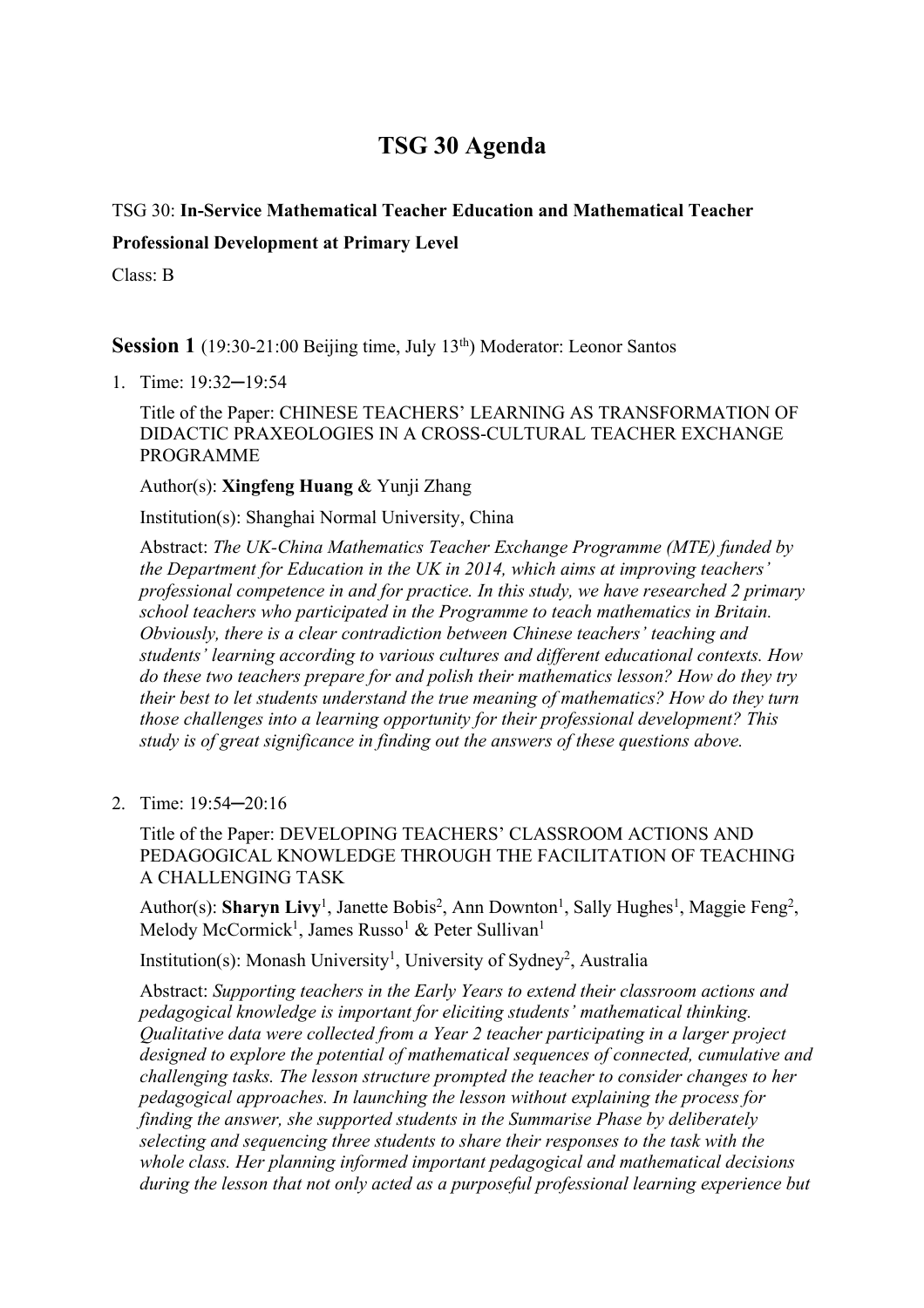*also transformed her classroom actions for advancing student thinking from the concrete to abstract.*

3. Time: 20:16─20:38

Title of the Paper: CHANGES IN MATHEMATICAL KNOWLEDGE FOR TEACHING AND BELIEF ON PRACTICES THROUGH PROFESSIONAL DEVELOPMENT BASED ON REASONING-MODELING APPROACH

Author(s): **Kyong Mi Choi**<sup>1</sup>, Jihyun Hwang<sup>2</sup>, Jessica Jensen<sup>3</sup>, Dae Hong<sup>2</sup> & Wesley Cox<sup>1</sup>

Institution(s): University of Virginia<sup>1</sup>, University of Iowa<sup>2</sup>, California Polytechnic University<sup>3</sup>, USA

Abstract: *Teacher's understanding of content knowledge and pedagogical practices, and their instructional practices are very important for student learning. In this study, as a part of a larger study, participating teachers attended a professional development for two years that promote teachers' implementation of mathematical reasoning and modeling in their instructions. Teachers' mathematical knowledge for teaching (MKT) and belief on instructions (reasoning-based or rule-based) have shown changes. A general trend is that MKT scores increased, and rule-based belief is decreased. However, a relation between MKT and belief on instruction was not detected. The significant decrease of teachers' belief on rule-based instruction is particularly important as it is related to teachers' instructional practices toward more reasoning-based teaching styles.*

4. Time: 20:38─21:00

Title of the Paper: ARE ELEMENTARY IN-SERVICE TEACHERS CONFIDENT AND WELL PREPARED IN MATHEMATICS THEY TEACH? – THE CASE OF FRACTION DIVISION

Author(s): Yeping Li<sup>1</sup>, Huirong Zhang<sup>2</sup>, & Naiqing Song<sup>2</sup>

Institution(s): Texas A&M University<sup>1</sup>, USA; Southwest University<sup>2</sup>, China

Abstract: *We focused on both in-service Chinese teachers' (ITs) confidence about their knowledge and the extent of their knowledge on the topic of fraction division. The results revealed how these ITs' confidence may or may not be supported by their knowledge for teaching fraction division, an important topic they need to teach as part of the curriculum standards in China. The results also illustrated the importance of specifying knowledge components in mathematics instruction in order to help build and support ITs' confidence for classroom instruction.*

**Session 2** (21:30-23:00 Beijing time, July 16<sup>th</sup>) Moderator: Munira Amirali

1. Time: 21:30─21:42

Title of the Paper: MATHEMATICAL REASONING AND TEACHER EDUCATION

Author(s): **Leonor Santos**, Ana Henriques, Joana Mata-Pereira, & Lurdes Serrazina

Institution(s): Instituto de Educação, Universidade de Lisboa, Escola Superior de Educação, Instituto Politécnico de Lisboa, Portugal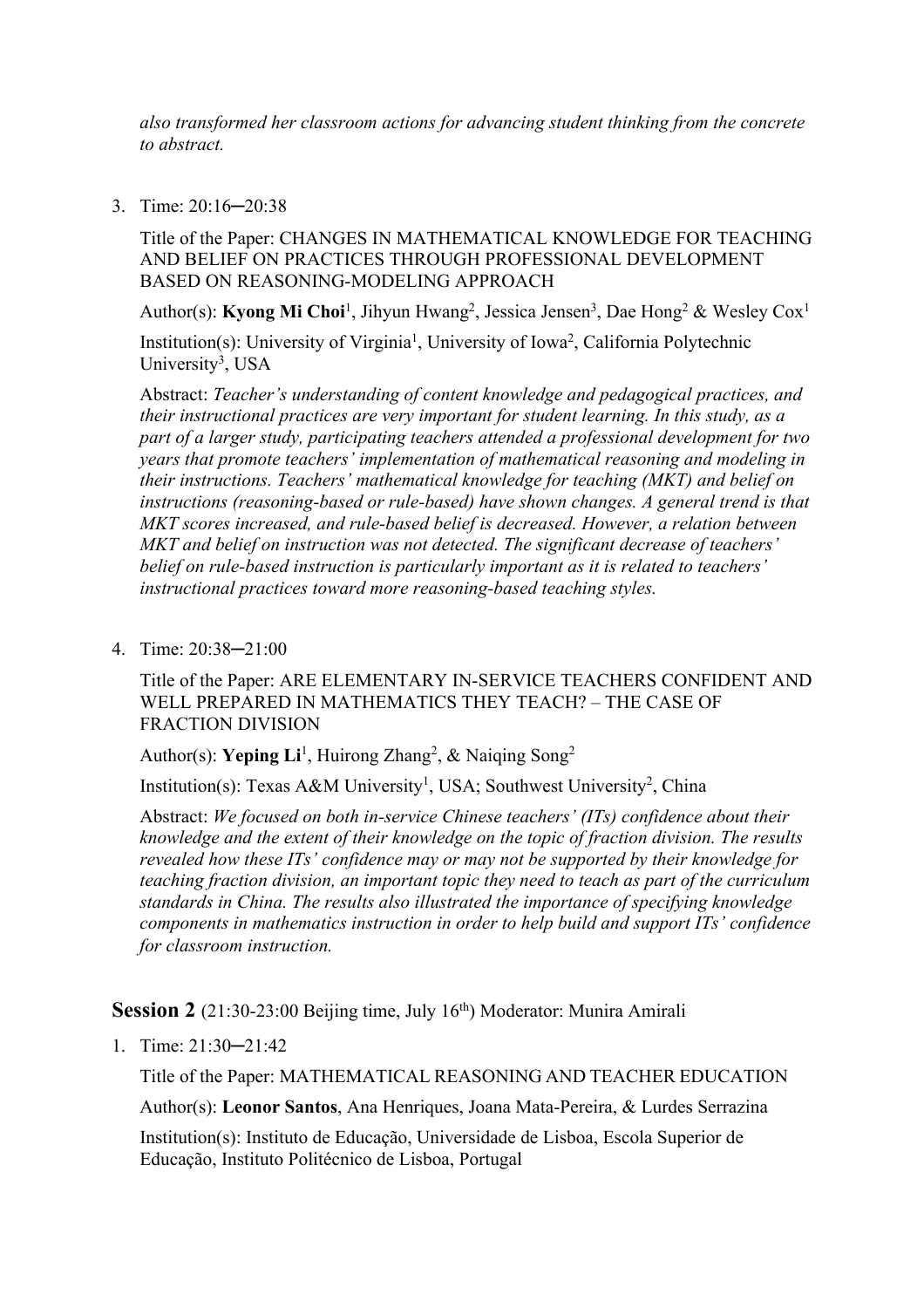Abstract: *The project REASON, aims to investigate ways to support primary and secondary prospective and practicing teachers' development of mathematical and didactical knowledge to promote students' mathematical reasoning. The project adopted a design-based methodology, informed by research on mathematical reasoning, to plan and conduct four teacher education experiments. Its development will give new elements to reflect about the adequacy and potentialities of these experiments on teachers' learning. At the Congress we will present some development and first results of the project.*

2. Time: 21:43─21:55

Title of the Paper: IN-SERVICE TEACHER EDUCATION FOR PROMOTING MATHEMATICS REASONING IN PRIMARY SCHOOL

Author(s): **Lurdes Serrazina**<sup>1</sup> & Joana Brocardo2

Institution(s): Escola Superior de Educação, Instituto Politécnico de Lisboa<sup>1</sup>, Escola Superior de Educação, Instituto Politécnico de Setúbal<sup>2</sup>, UIDEF<sup>1, 2</sup>, Instituto de Educação, Universidade de Lisboa<sup>1, 2</sup>, Portugal

Abstract: *This paper reports part of the research developed by the project REASON (Mathematical Reasoning and Teacher Education). The main objective of the project is to study the mathematical and didactical knowledge teachers need to carry out a practice that promotes students' mathematical reasoning and to study ways to foster its development in prospective and practicing teachers of primary, middle and secondary school. We present the in-service teacher education experiment for primary teachers (grades 1-6), namely its organization and the principles for designing learning tasks to identify and deepen the understanding of the mathematical and didactical knowledge that primary teachers need to develop to promote students' mathematical reasoning. We also present an example of training materials. At the Congress we will report results of the teaching experiment meanwhile carried out.*

3. Time: 21:56─22:08

# Title of the Paper: GROWING THROUGH INQUIRY: A STORY OF THREE PRIMARY TEACHERS INVESTIGATING THEIR PRACTICE

# Author(s): **Derek J. Sturgill**

Institution(s): University of Wisconsin-Stout, U.S.A.

Abstract: *Professional development plays a critical role in teacher growth. Unfortunately, not all professional development programs support such growth because of a disconnect between program goals and teachers' practice. Teacher inquiry, teachers engaged in research about their own teaching and students' learning establishes a firm connection between professional growth and practice. A summary is presented on three Grades \–^ teachers of mathematics who teach in Midwestern United States and their enactment and outcomes of classroom inquiry projects. Project outcomes relate to these three teachers' pedagogy, knowledge of student learning, knowledge of inquiry, and future school plans.*

4. Time: 22:09─22:21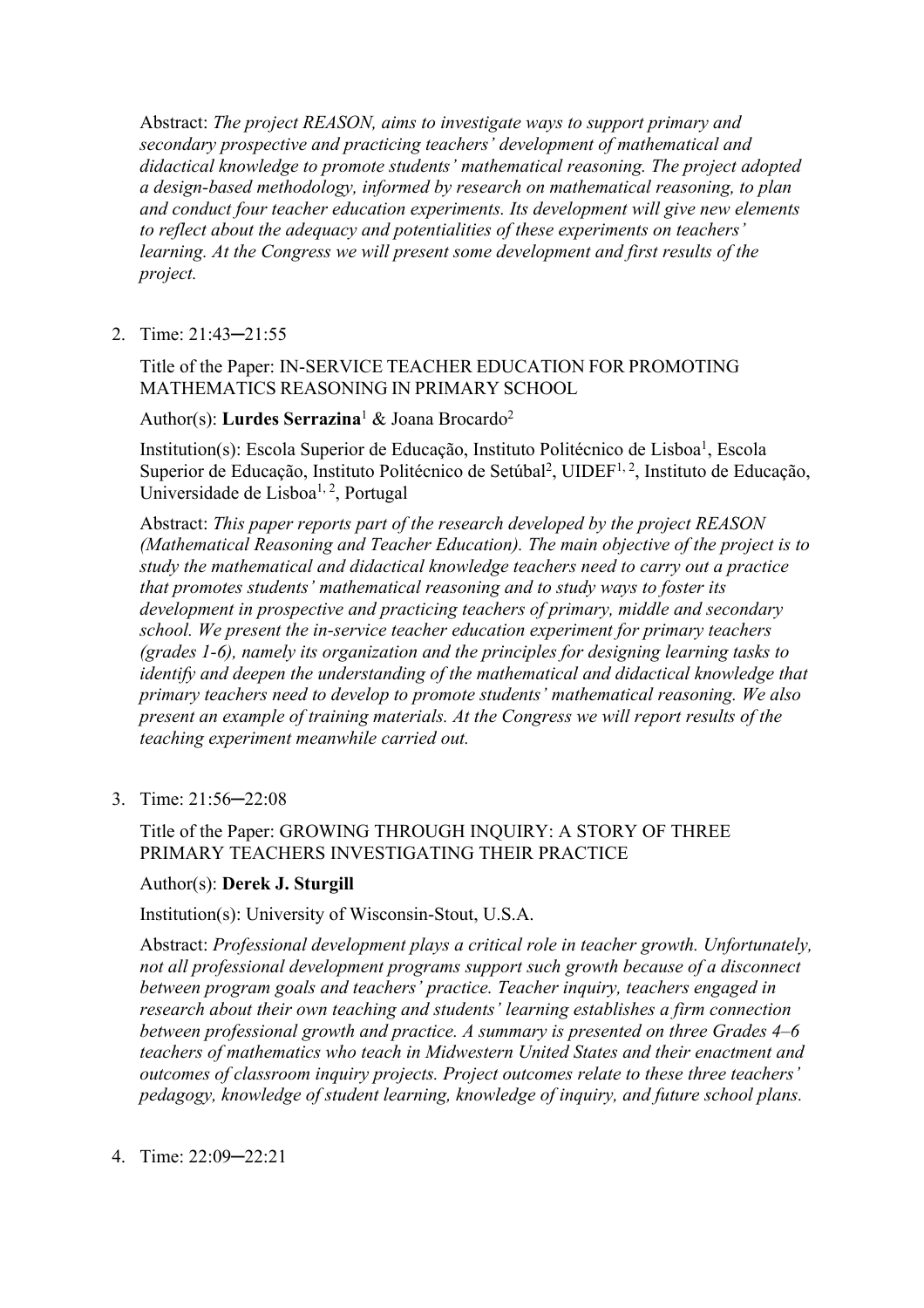# Title of the Paper: MATH TEACHERS COMPETENCE ASSESSMENT TO DEVELOP PERSONALIZED PROFESSIONAL LEARNING

Author(s): **Ilze France**, Dace Namsone, Liga Cakane, & Ilze Saleniece

# Institution(s): University of Latvia, Letonia

Abstract: *The aim of the study was to examine competencies of mathematics teachers in the context of Latvia's curriculum reform in general education, with a particular focus on teachers' preparedness to develop student cognitive skills and ways to stimulate more appropriate and individualized teacher professional development. In total, the study involved 25 mathematics teachers from one selected municipality. Research methods included analysis of large-scale assessment data, lesson observations and analysis, teacher testing, and expert focus group discussion. As a result, researchers identified four groups of teachers, each requiring different professional development activities; and arrived at the conclusion that mathematics teachers require individualized professional development to ensure implementation of reform-relevant ideas into the school practice.*

# 5. Time: 22:22─22:34

Title of the Paper: ASSESSING THE EFFICACY OF THE MATH FOR ALL PROFESSIONAL DEVELOPMENT PROGRAM FOR PRIMARY TEACHERS AND THEIR STUDENTS

Author(s): **Babette Moeller<sup>1</sup>,** Matt McLeod<sup>1</sup>, Teresa Duncan, & Jason Schoeneberger<sup>3</sup>, John Hitchcock<sup>4</sup> & Marvin Cohen<sup>5</sup>

Institution(s): Education Development Center<sup>1</sup>, Deacon Hill Research Associates<sup>2</sup>, ICF<sup>3</sup>, Abt Associates<sup>4</sup>, Bank Street College of Education<sup>5</sup>, USA

Abstract: *Math for All (MFA) is an intensive professional development (PD) program for in-service teachers. It consists of five one-day workshops and classroom-based assignments, providing a total of 50 hours of PD. The program shows teams of general and special education teachers how to collaboratively plan and adapt math lessons to help all students achieve high-quality learning outcomes in mathematics, including students with disabilities. This paper reports on a randomized controlled trial (RCT) of MFA. The study involved 32 schools, 98 4th and 5th grade general and special education teachers, and approximately 1,500 4th and 5th grade students. The researchers found that MFA had statistically significant, positive effects on teachers' self-reports of their preparedness and comfort with teaching, and a school-level analysis found a moderate MFA effect on student achievement. Quasi-experimental analyses of a subgroup of teachers who agreed to be observed showed initial evidence of MFA impacts on their classroom practices.*

6. Time: 22:35─22:47

Title of the Paper: DRAWING ON THE DIDACTICAL SUITABILITY CRITERIA TO ANALYSE A LESSON STUDY ENHANCING TEACHERS COMPETENCE OF DIDACTICAL REFLECTION

Author(s): Viviane Hummes<sup>1</sup>, Adriana Breda<sup>1</sup>, Elvira García-Mora<sup>1</sup>, Vicenç Font<sup>1</sup>, Javier Díez-Palomar<sup>1</sup>, & Maria José Seckel<sup>2</sup>

Institution(s): University of Barcelona<sup>1</sup>, Spain; Universidad Católica del Maule<sup>2</sup>, Chile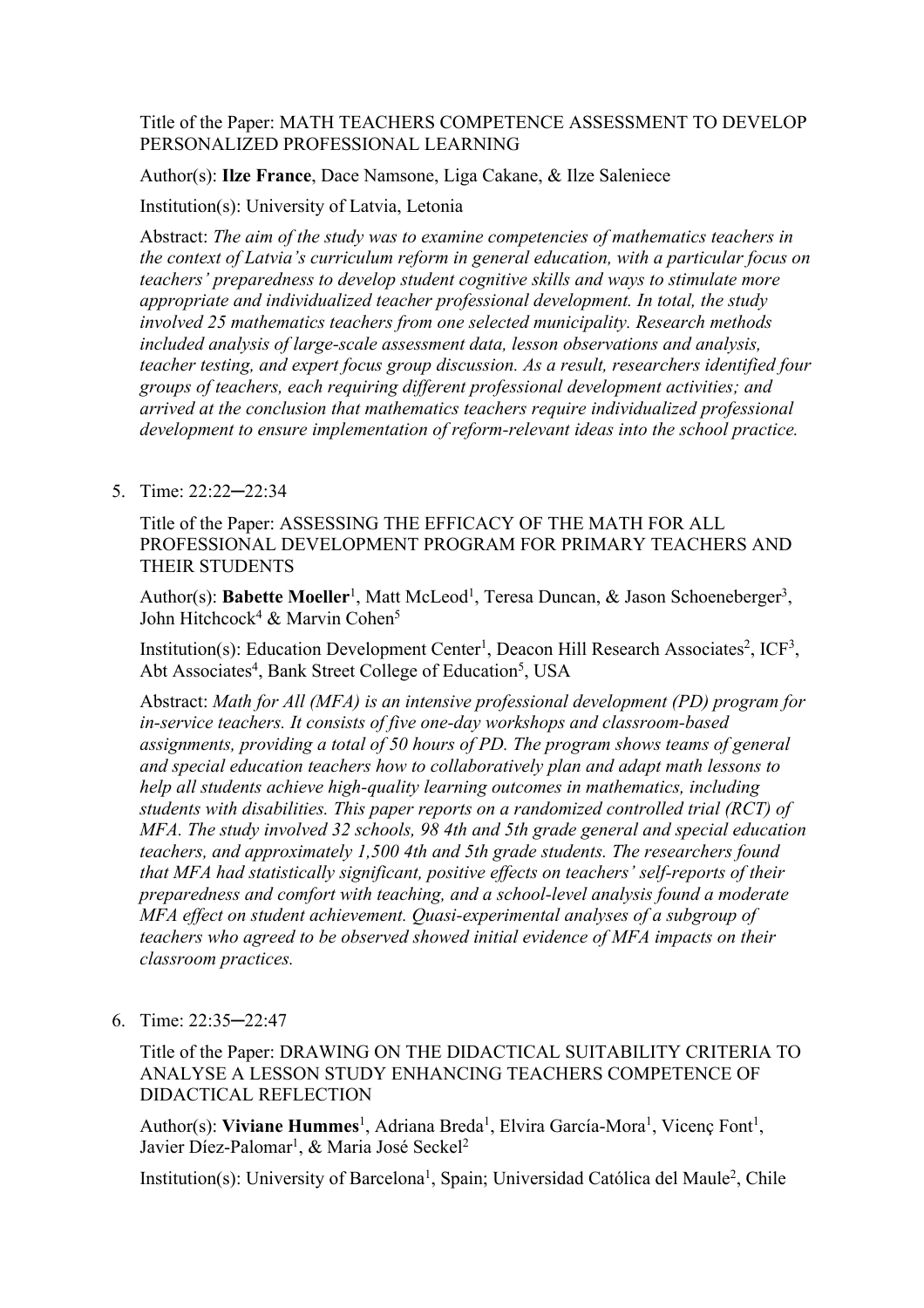Abstract: *This paper discusses the combination of two major instruments for professional mathematics teachers' development: the lesson study (LS) and the didactical suitability criteria (DSC). One of the main competences that teachers of mathematics must develop when they participate in teacher training programs is their ability to do didactical analysis. Teachers will must be able to review critically their lessons (planning, implementation, review and re-design) in order to cope with students' requirements and necessities. Drawing on a literature review, in this paper we argue that combining LS and DSC offers teachers the opportunity to draw on a consensual structured approach covering the main educational dimensions embedded within their classroom practice.*

7. Time: 22:48─23:00

Title of the Paper: INSIGHTS ON SHANGHAI IN-SERVICE PRIMARY MATHEMATICS TEACHERS' ACQUISITION OF PEDAGOGICAL CONTENT KNOWLEDGE THROUGH TEACHING RESEARCH GROUP ACTIVITIES: A CASE **STUDY** 

# Author(s): **Hong Yuan**

# Institution(s): The City University of New York, USA

Abstract: *This study examined shanghai in-service primary mathematics teachers' acquisition of pedagogical content knowledge (PCK) through participating in Teaching Research Group (TRG) activities. It used the qualitative case study with a survey research approach with one teacher in one public primary school started as a small rural school in Shanghai. The study shows that Shanghai in-service primary mathematics teachers acquire and develop their PCK by creating supplementary teaching materials, studying students' thinking, and teaching mathematical thinking through active participation and communication with their colleagues, the school, district, and city teaching research coordinators during TRG activities; and writing reflection reports afterward. The study has implications for teachers' community of practice, in that teachers grow their PCK through sustained job-embedded and expert-assisted professional development. This growth, in turn, improves students' learning of mathematics.*

# **Session 3** (14:30-16:30 Beijing time, July 17<sup>th</sup>) Moderators: Xingfeng Huang & Masakazu

#### Okazaki

1. Time: 14:30─14:44

Title of the Paper: KYOZAIKENKYU AS WELL-FORMED STORY MAKING FOR DEVELOPING QUALITY MATHEMATICS LESSONS

# Author(s): **Masakazu Okazaki**, Keiko Kimura, & Keiko Watanabe

Institution(s): Okayama University, Hiroshima-Shudo University, and Shiga University, Japan

Abstract: *Many researchers and educationalists have suggested that a quality mathematics lesson in Japan can be achieved using kyozaikenkyu—the teacher's in-depth study of instructional materials for successful teaching. However, a framework for analyzing the quality of kyozaikenkyu has yet to be adequately clarified. The present study*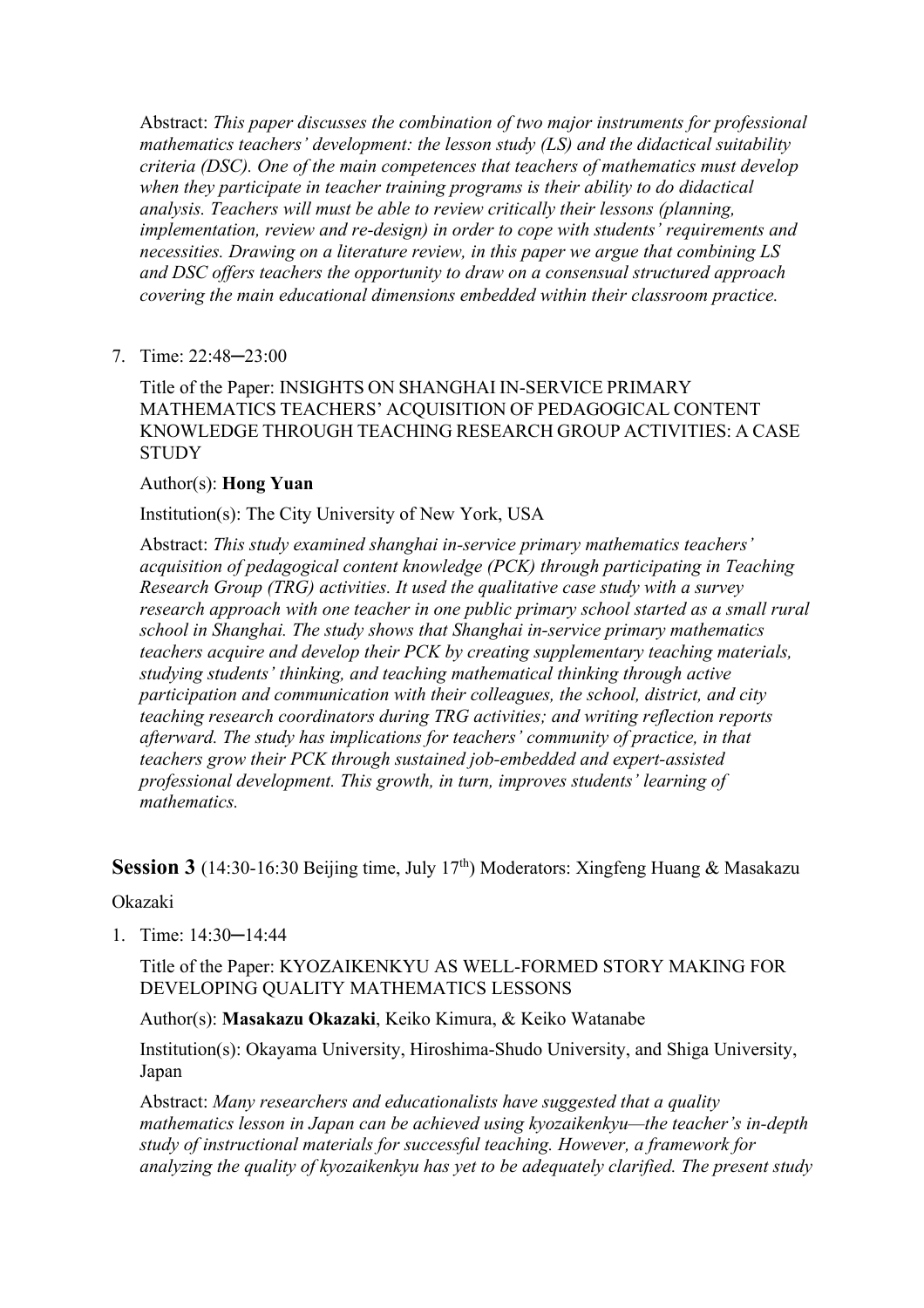*proposes a theoretical approach for examining the levels of kyozaikenkyu from a narrative coherence perspective. We undertook this study by means of a qualitative analysis of mathematics lessons conducted by three types of teacher. We conclude that there are four levels of kyozaikenkyu: (1) mathematical investigation of the problem situation; (2) mathematical investigation of the problem situation in terms of accessibility by students; (3) mathematical investigation of the problem situation in terms of understanding the processes that students can follow; and (4) mathematical investigation of the problem situation in terms of a coherent classroom narrative through teacherstudent interactions.*

2. Time: 14:45─14:59

Title of the Paper: TEACHING AS PROFESSIONAL LEARNING: SMALL STEPS TOWARDS SUSTAINABLE MATHEMATICS TEACHER PROFESSIONAL DEVELOPMENT

# Author(s): **Ban Heng Choy** & Jaguthsing Dindyal

Institution(s): National Institute of Education, Nanyang Technological University, Singapore

Abstract: *Continual professional development for teachers is a key lever for honing mathematics teaching expertise. Although there have been efforts to focus on improving teachers' mathematical knowledge for teaching, empowering teacher change through collaboration, and using inquiry-based approaches to improve teaching, many challenges remain. In this paper, we present our ideas based on a needs analysis conducted in three Singapore primary schools, involving a total of 39 teachers. In response to the challenges identified, we propose a way of thinking about professional learning—teaching as professional learning—and argue for a focus on pedagogical reasoning as one of the crucial steps towards a more sustainable mathematics teacher professional development.*

3. Time: 15:00─15:14

# Title of the Paper: IMPROVEMENT OF A PRESCHOOL TEACHER'S REFLECTION ON PEDAGOGICAL CONTENT KNOWLEDGE DURING A PROFESSIONAL DEVELOPMENT PROGRAMME IN JAPAN

#### Author(s): **Nagisa Nakawa** & Nanae Matsuo

Institution(s): Kanto Gakuin University, Chiba University, Japan

Abstract: *This paper will analyse and discuss how a Japanese preschool teacher with insufficient mathematical training improved and developed her reflection on her pedagogical content knowledge through a ten-month intervention programme in Japan. The authors utilised the three components of PCK (pedagogical content knowledge) to analyse the teacher's reflections. In addition, methodologically, the ALACT (Action, Looking back on the action, Awareness of essential aspects, Creating alternative methods of action, and Trial) model was applied during the programme. The authors compared the teacher's reflection at the very beginning and end of the programme to see what kinds of changes had occurred in the three elements of PCK, through interpretative phenomenological analysis. The results showed that the teacher's knowledge of content and teaching (KCT) and knowledge of content and curriculum (KCC) had greatly improved by the end of the programme.*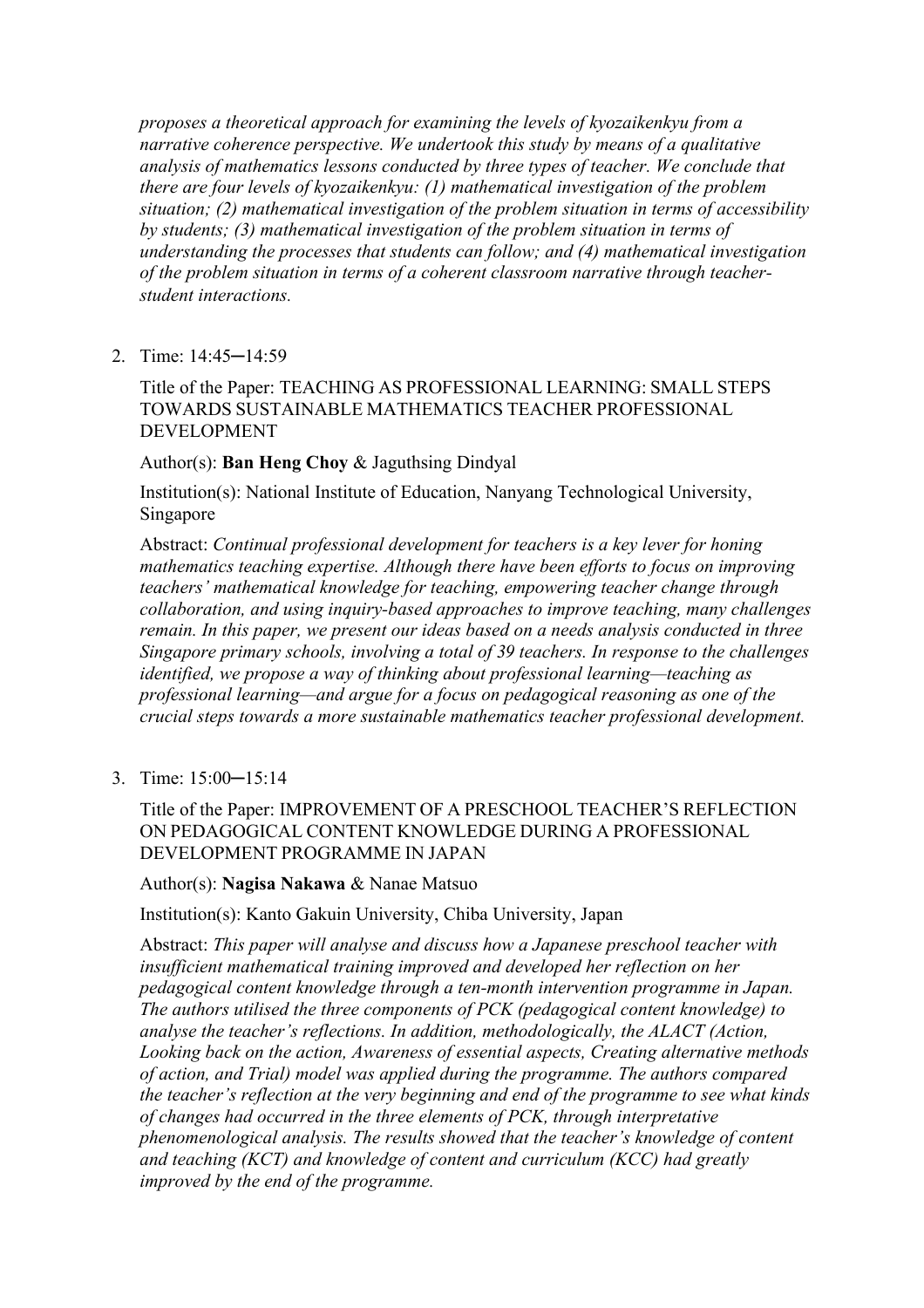4. Time: 15:15─15:29

# Title of the Paper: TEACHERS VIEWS OF THE EFFECTS OF THE FOSTERING INQUIRY IN MATHEMATICS PROJECT

#### Author(s): **Jill Cheeseman**

#### Institution(s): Monash University, Australia

Abstract: *A research-based professional development project Fostering Inquiry in Mathematics (FIiM) was conducted for one year in three schools in Australia with 24 teachers of children in the first two years of formal schooling. This paper reports teachers' views of the effects of the project on their practice. Teachers' responses to online survey questions indicated the effects of the project relate to building knowledge for teaching, experimenting with practice, using resources for lessons, and developing knowledge of children. Teachers quantified their views on their: pedagogical skills, knowledge, and enthusiasm for teaching mathematics with young children. Results showed significant changes in teachers' views about the curiosity children have about mathematics, teachers' confidence in teaching mathematics, and their commitment to teaching inquiry/problem solving with young children.*

5. Time: 15:30─15:44

# Title of the Paper: DEVELOPING TEACHERS' KNOWLEDGE OF FRACTIONS: A CASE FROM KARACHI, PAKISTAN

#### Authors: **Munira Amirali**

Institutions: Aga Khan University Institute for Educational Development, Karachi, Pakistan

Abstract: *Almost all the countries including Pakistan try to promote mathematics education by emphasizing learning for conceptual understanding (National Curriculum for Mathematics, 2006). However, in Pakistan at the primary level, teachers struggle to teach basic math concepts they are being recruited as 'primary school teachers and not as subject specialist teachers. Nevertheless, in grades IV and V schools try to assign mathematics teaching to those whom they think can teach mathematics. This selection procedure implies that very often teachers teaching mathematics have themselves done very little mathematics after their schooling.*

#### 6. Time: 15:45─15:59

Title of the Paper: CONTINGENCIES AS MOMENTS OF COLLABORATION: A REPORT ON INVESTIGATING AND SUPPORTING MATHEMATICS TEACHERS' KNOWLEDGE

### Authors: **Shikha Takker** & K. Subramaniam

Institutions: Homi Bhabha Centre for Science Education, TIFR, Mumbai, India

Abstract: *In this paper, we argue that 'contingencies' arising in the context of teaching practice are significant moments in the teacher-teacher educator collaboration. Such moments require teacher educators to revisit their goals, and utilise these moments as*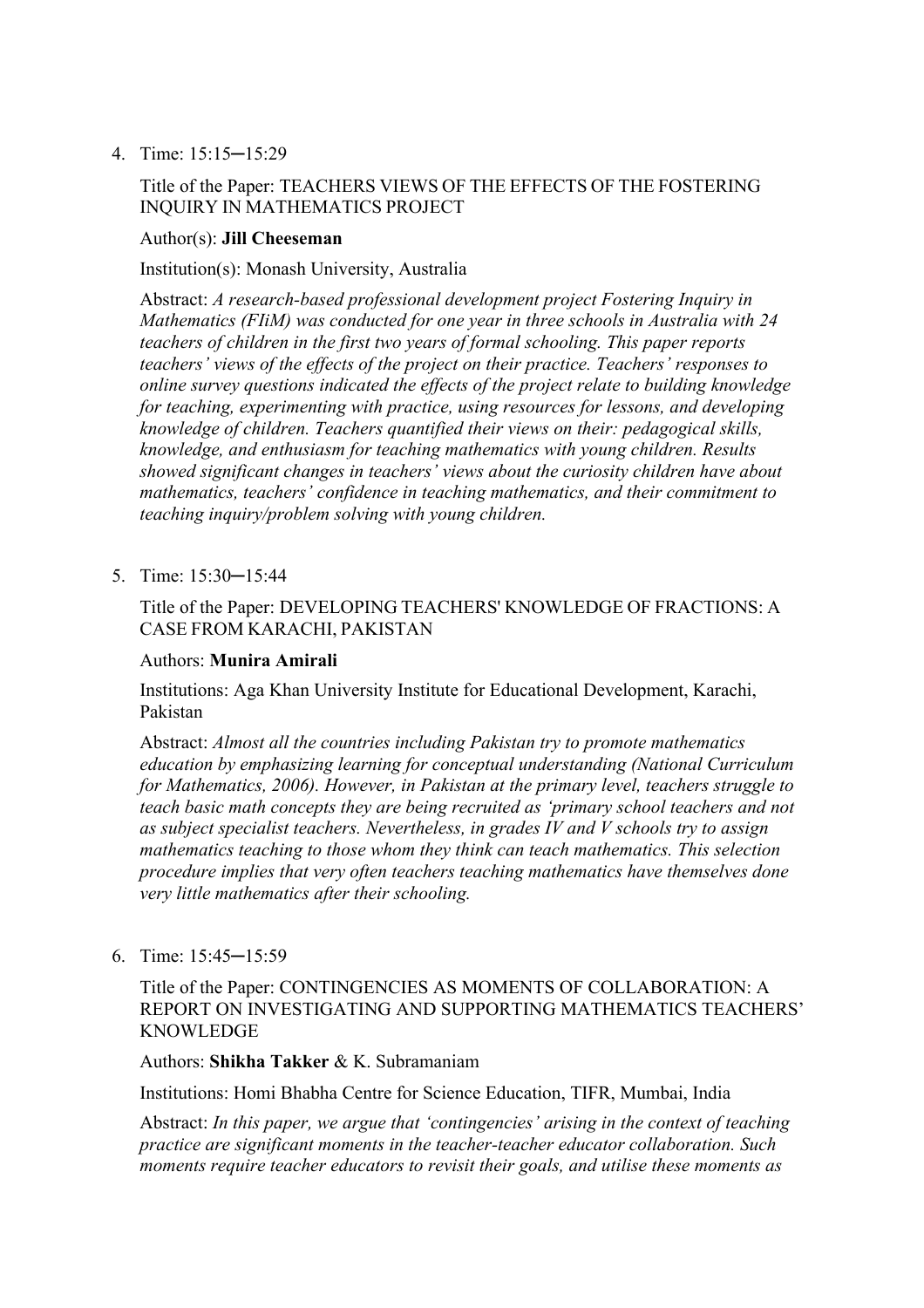*'learning opportunities' for all participants. Developing on the construct of 'boundary crossing' used in Wenger's framework, this paper reports findings of the study where mathematics teachers' knowledge was investigated and supported in the context of practice. We argue that contingent moments (a) helped in identifying the mathematical challenges faced by teachers while teaching mathematics, and (b) created opportunities for challenging their existing knowledge and beliefs. Noticing and responding to such contingent situations has the potential to design responsive professional development experiences.*

7. Time: 16:00─16:14

# Title of the Paper: RE-CONCEPTUALIZING PRIMARY MATHEMATICS IN-SERVICE TEACHER PROFESSIONAL DEVELOPMENT IN NIGERIAN CONTEXT

# Authors: **Lawan Abdulhamid**<sup>1</sup> & Balarabe Yushau2

Institutions: University of the Witwatersrand, Johannesburg, South Africa<sup>1</sup>; Abubakar Tafawa Balewa University, Bauchi, Nigeria2

Abstract: *This paper contributes to research on the design of mathematics teacher professional development (PD) that is responsive to the current realities in primary mathematics teaching landscape. Using a finding from the analysis of a group of 98 primary school teachers' content knowledge, we argue for a reconceptualisation of the current PDs in Nigeria. In this re-conceptualisation, we call for the need to disaggregate the levels at which in-service mathematics teacher professional development interventions could usefully start across lower (grade 1-3), middle (grade 4-6) and upper* (grade 7-9) basic teachers, and the need for a longer period of PD, with interim *assessments.*

8. Time: 16:15─16:29

# Title of the Paper: DEVELOPMENT OF CRITICAL LENSES AMONG TEACHERS IN LESSON STUDY

#### Authors: **Tan Saw Fen**

#### Institution: Wawasan Open University, Bayan Lepas, Malaysia

Abstract: *This study aims to explore the development of teachers' critical lenses when they were conducting lesson study. Two lesson study groups comprised of ^ teachers and i teachers respectively conducted five lesson study cycles. The planning research lesson sessions and post-lesson discussions were observed and audio-recorded. The audios were transcribed verbatim and analysed to explore the teachers' development of critical lenses. Teachers from both lesson study groups developed student and curriculum developer lenses. However, group A teachers developed richer student lens if compared with the group B teachers. All the teachers did not adopt the researcher lens when they were conducting the lesson study cycles. The possible factors affecting the teachers' development of critical lenses could be the knowledgeable others, the preparation of detailed lesson plan and the difference of seniority and experience among the teachers.*